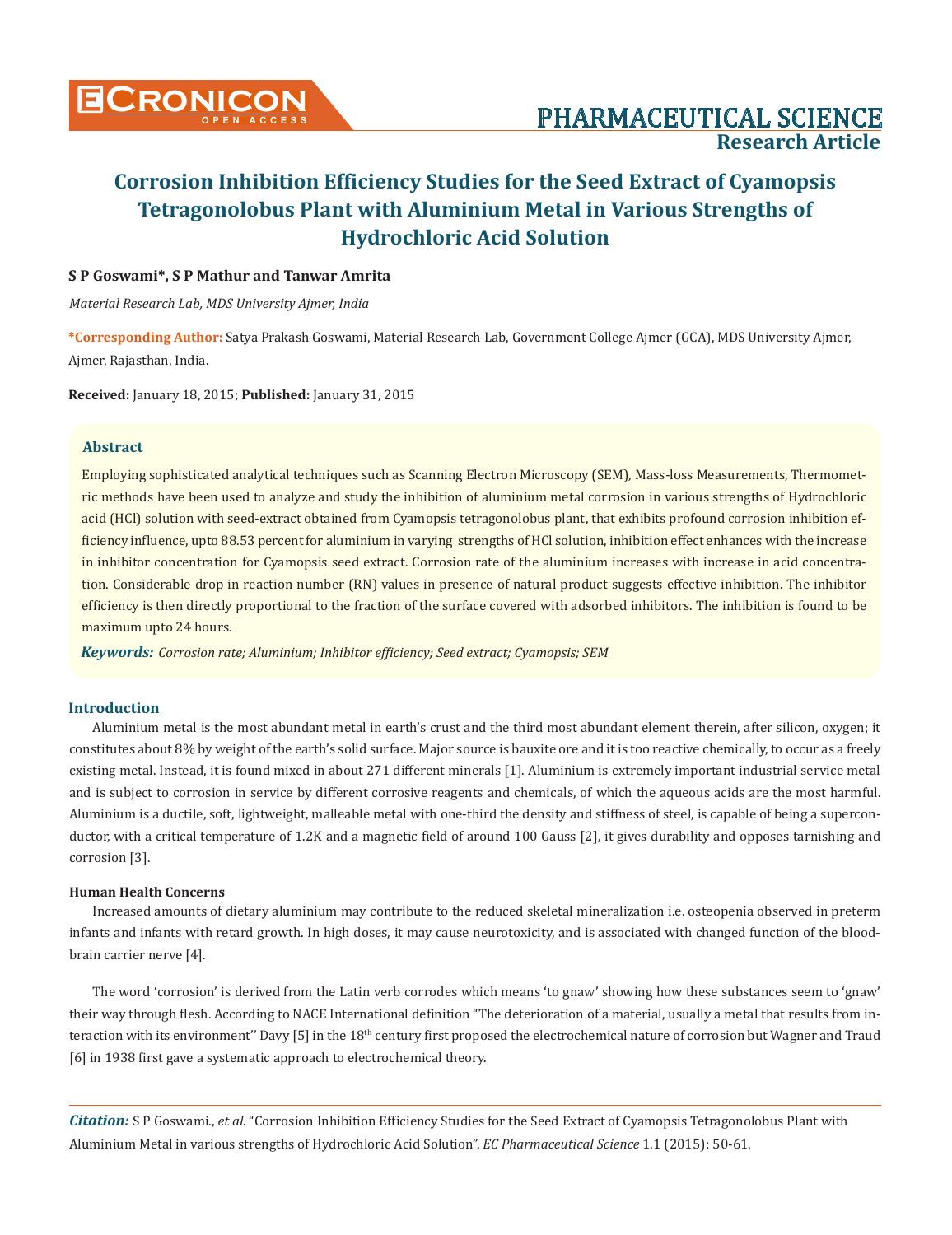51

The importance of corrosion study lies in the fact that it causes drastic economy loss and human safety in this world. The government committee on corrosion in U.K. estimates that the total loss to the national economy was a staggering \$1,365 million, which was about 3.5% of GNP. A survey by Central Electrochemical Research Institute, Karaikudi, estimated annual cost of corrosion in India at rest 1500 million [7]. Satellite institute estimated recently, corrosion cost in U.S.A. is almost \$300 billion per annum [8]. In fact, in India corrosion problem is more severe than in colder countries due to its tropical climate. It is having threefold importance. First one is economic, second one is improved safety of operating equipment, which through corrosion may fail with catastrophic consequences and third one is conservation applied primarily to metal resources of the worlds. Supply of these is limited and their wastage includes corresponding losses of energies and water reserves associated with production and fabrication of metals and their structures.

Although, several synthetic organic compounds have been studied as potential corrosion inhibitors but a systematic studies have not been undertaken on the inhibition efficiencies of the natural products as potential corrosion inhibitors for their non-toxicity, readily availability and low cost. Besides the heterogenous organic compounds having higher basicity and density on the hetero atoms, which assists in corrosion inhibition [9], there are numerous naturally occurring substances like Saponin [10], beet root [10-11], Tea leaves, Tamarind and Peels [12], Embellica offcianalis, Terminalia bellerica [13], a mixture of Sapindus trifolia, Swertia aungustifolia and Acacia concianna. Quinoline based cinchona alkaloids, vinca-rosea, Datura-stramonium [14], Henna [15], Acacia Senegal etc. Dissolving aluminium metal in an acidic medium is a matter of interest as evidenced by a large number of reports in the literature [16-17]. Corrosion inhibitors have wide industrial application to inhibit corrosion and Natural products can be considered as great supporting materials for the purpose. They exhibit various organic materials like Amino acids, Alkaloids, Phenols, Starch, Oils, Tannins, Steroids, Peptides, Flavonoids and most are known to have inhibitive action [18-19]. For example alkaloids found in Acacia Senegal include less than 1% dimethyltryptamine in leaf and N-methyltryptamine in plants part [20].



In this current research investigational project, the corrosion methodology of aluminium metal and its alloy in acidic media have thoroughly been studied [21-22]. The present research investigation describes the influence of different concentration of the seed extract of the plant Cyamopsis tetragonolobus on corrosion behaviour of aluminium in acid solution by Scanning Electron Microscopy, Mass loss, Thermometric calculation.

### **Experimental**

### **Source**

Guar seeds of plant Cyamopsis tetragonolobus have been considered for present research investigation and seeds were collected from the shop of agriculture materials near Fawwara circle, Ajmer, Rajasthan. Identification was confirmed by literature obtained with guar seeds.

### **Present Investigational Work**

The present work was undertaken for the preparation of plant extraction, characterization and method development for different chemical constituents from seeds of plants Cyamopsis tetragonolobus.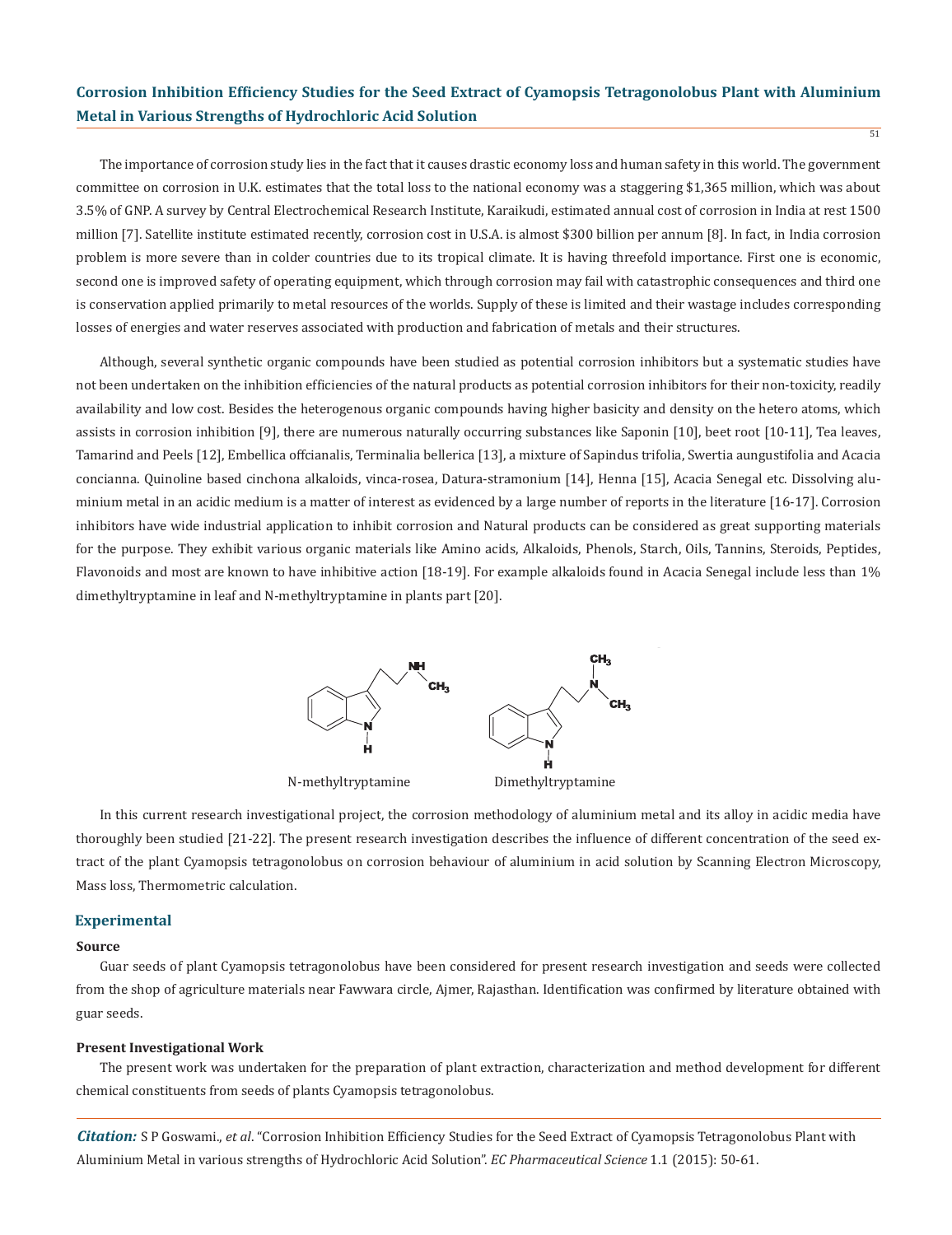### **Extraction of Alkaloids**

Crushed seeds (0.5 Kg)  $\rightarrow$  Alcohol (Methanol) extract (distilled under vaccum)  $\rightarrow$  Treated with 5% acetic acid  $\rightarrow$  Boil for 15 minutes  $\rightarrow$ Filter  $\rightarrow$  Residue  $\rightarrow$  Filtrate  $\rightarrow$  Defatted (Thrice with Hexane)  $\rightarrow$  Neutralized with ammonia (pH 9.0)  $\rightarrow$  Extracted with chloroform (three time distilled) 10.5 gm.

### **Mass-Loss Measurements**

#### **Specimen Preparation**

Rectangular foil of aluminium metal having chemical composition of Iron 0.2%, copper 0.2%, titanium 0.03%, silica 0.2%, zinc 0.07% and rest aluminium of size 2.5 x 1.50 x 0.05 cm were saw cut from a single sheet with a tiny hole of about 2mm diameter near the upper edge were employed for determination of mass-loss measurements and complete immersion test. Specimens were cleaned and polished by buffing to produce a mirror finish with 1/0, 2/0, 3/0 and 4/0 grades of wax coated emery paper and then degreased with acetone. Each specimen was suspended by a glass hook and immersed in borosil glass beaker containing 150 ml of test solution at 28 ± 1˚C and left exposed in air. Losses due to evaporation are compensated by using double distilled water. Specimen were exposed to 0.1, 0.5, 1.0N and 2.0N strengths of Hydrochloric acid for studying the inhibition efficiency (η%) and degree of surface coverage (Φ), with and without substituted extracts of natural products in 0.10%, 0.205%, 0.30%, 0.40% and 0.50% concentrations. The duration of test varied from 03 hours to 72 hours and is indicated in the respective tables 1, 2, 3 and 4. After the test, specimens were cleaned in a dichromate-phosphoric acid mixture.

#### **Test Solutions Preparation**

All chemicals used were of AR (Analytical Reagent) grade. The solutions of 0.1N, 0.5N, 1.0N, 2.0N hydrochloric acid solution were prepared using double distilled water. The Guar gum extract was obtained by drying, then finely powdered and extracted with boiling methanol. The solvent is distilled off, and the residue was treated with inorganic acids, whereas the bases were extracted as their soluble salts. The free bases are liberated by the addition of any base and extracted with different solvents viz. Chloroform, ether etc. The mixture of bases thus obtained was separated by various methods into individual compounds. Solution of inhibitors was prepared by dissolving them in little quantity (2-3 ml) of ethanol so as to prevent any microbial/fungus growth.

#### **Mass-Loss calculations**

Duplicate experiment were performed in each case mean values of the mass-loss were calculated and reported.

The percentage inhibition efficiency was calculated by employing following formula

$$
\eta = 100 \times (\Delta Mu - \Delta Mi / \Delta Mu)(1)
$$

Where, ΔMu and ΔMi are the mass loss of metal in an uninhibited acid and inhibited solutions respectively. The degree of surface coverage (Φ) can be calculated by following

$$
\Phi = \Delta M u - \Delta M i / \Delta M u \tag{2}
$$

Where Φ is surface coverage, ΔMu and ΔMi are the mass loss of metal in uninhibited and inhibited acid respectively.

The rate of corrosion in milli moles per year (mmpy) can be obtained by the following equation:

Corrosion Rate(mmpy) = 
$$
\frac{mass loss \times 87.6\%}{area \times time \times metal density}
$$
 (3)

Where mass loss is expressed in mg, area is defined as cm<sup>2</sup> of metal surface exposed, time is expresses in hours of exposure, and metal density is shown in gms/cm<sup>3</sup> and 87.6 is conversion factor.

*Citation:* Goswami, S P., *et al*. "Corrosion Inhibition Efficiency Studies for the Seed Extract of Cyamopsis Tetragonolobus Plant with Aluminium Metal in various strengths of Hydrochloric Acid Solution". *EC Pharmaceutical Science* 1.1 (2015): 50-61.

 $52$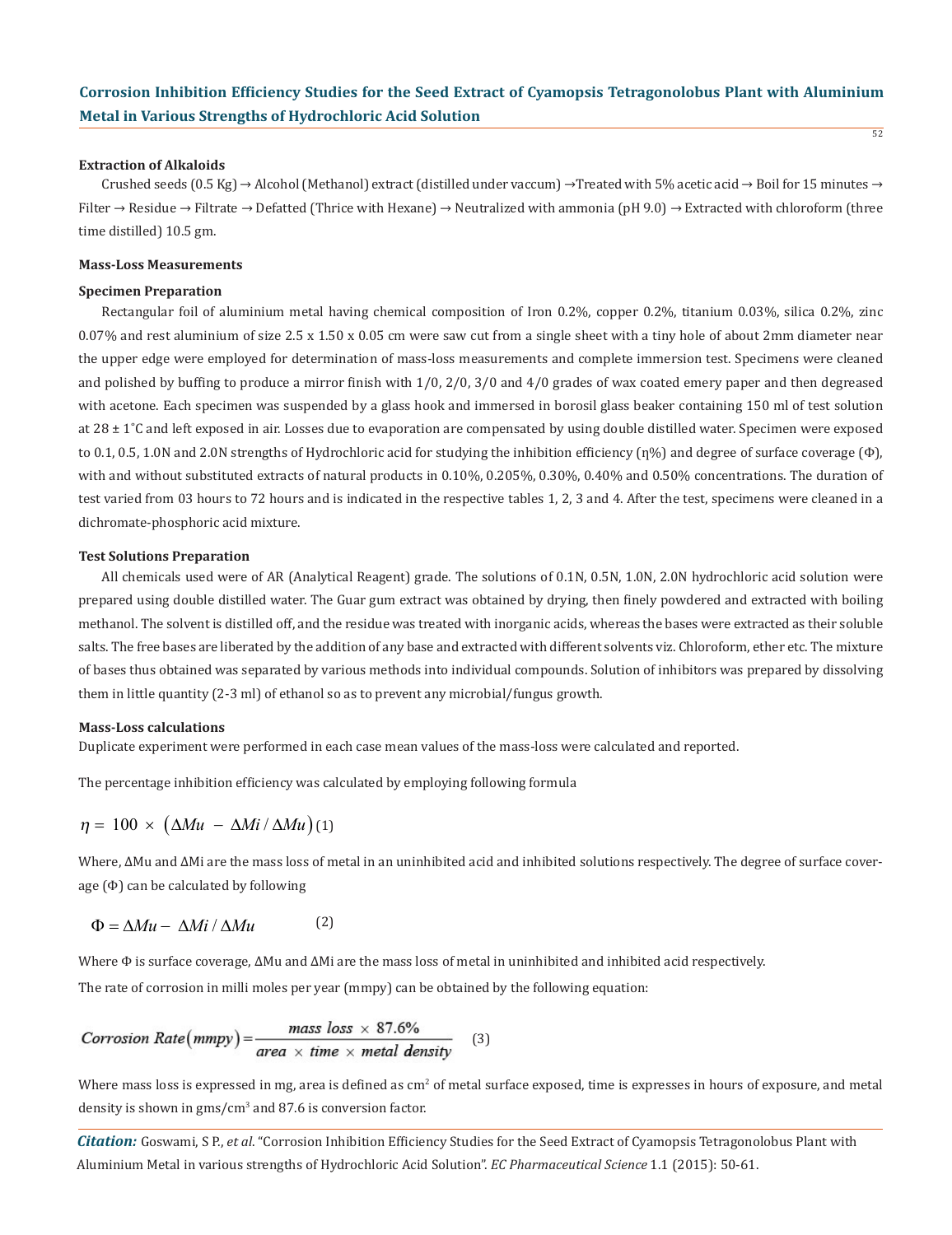| I<br>I<br>$\sim$<br>$\sim$ |  |
|----------------------------|--|
|                            |  |

| <b>Inhibitor Concentration/</b><br><b>Time Period %</b> | <b>Mass-Loss</b><br>(mg) | <b>Inhibition</b><br>Efficiency (η%) | <b>Corrosion</b><br>Rate (mmpy) | <b>Surface</b><br>Coverage $(\theta)$ |  |
|---------------------------------------------------------|--------------------------|--------------------------------------|---------------------------------|---------------------------------------|--|
| <b>Blank</b>                                            |                          |                                      |                                 |                                       |  |
| 02 (Hours)                                              | 30.5                     | $NA^*$                               | 65.97                           | $\rm NA$                              |  |
| 24 (Hours)                                              | 70.4                     | NA                                   | 10.98                           | <b>NA</b>                             |  |
| 48 (Hours)                                              | 80.9                     | NA                                   | 6.36                            | NA                                    |  |
| 72 (Hours)                                              | 81.9                     | NA                                   | 5.13                            | NA                                    |  |
| 0.10(%)                                                 |                          |                                      |                                 |                                       |  |
| 02 (Hours)                                              | 18.4                     | 39.67                                | 39.8                            | 0.40                                  |  |
| 24 (Hours)                                              | 36.8                     | 39.57                                | 6.63                            | 0.48                                  |  |
| 48 (Hours)                                              | 40.8                     | 42.21                                | 3.68                            | 0.50                                  |  |
| 72 (Hours)                                              | 54.1                     | 36.65                                | 3.25                            | 0.34                                  |  |
| 0.20%                                                   |                          |                                      |                                 |                                       |  |
| 02 (Hours)                                              | 16.8                     | 44.92                                | 36.34                           | 2.00                                  |  |
| 24 (Hours)                                              | 27.6                     | 54.68                                | 4.97                            | 0.61                                  |  |
| 48 (Hours)                                              | 30.2                     | 57.22                                | 2.72                            | 0.63                                  |  |
| 72 (Hours)                                              | 30.9                     | 63.82                                | 1.86                            | 0.62                                  |  |
| 0.30%                                                   |                          |                                      |                                 |                                       |  |
| 02 (Hours)                                              | 14.7                     | 51.80                                | 31.8                            | 0.52                                  |  |
| 24 (Hours)                                              | 18.6                     | 69.46                                | 3.35                            | 0.74                                  |  |
| 48 (Hours)                                              | 21.4                     | 69.69                                | 1.93<br>0.74                    |                                       |  |
| 72 (Hours)                                              | 20.6                     | 75.88                                | 1.24                            | 0.75                                  |  |
| 0.40%                                                   |                          |                                      |                                 |                                       |  |
| 02 (Hours)                                              | 12.4                     | 59.34                                | 26.82                           | 0.59                                  |  |
| 24 (Hours)                                              | 14.9                     | 75.53                                | 2.69                            | 0.79                                  |  |
| 48 (Hours)                                              | 16.5                     | 76.63                                | 1.49<br>0.8                     |                                       |  |
| 72 (Hours)                                              | 18.2                     | 78.69                                | 1.09                            | 0.78                                  |  |
| 0.50%                                                   |                          |                                      |                                 |                                       |  |
| 02 (Hours)                                              | 8.6                      | 71.80                                | 18.6<br>0.72                    |                                       |  |
| 24 (Hours)                                              | 11.7                     | 80.79                                | 2.11                            | 0.83                                  |  |
| 48 (Hours)                                              | 13.5                     | 80.88                                | 1.22                            | 0.83                                  |  |
| 72 (Hours)                                              | 14.2                     | 83.37                                | 0.40<br>0.92                    |                                       |  |

*Table 1: Effects of the plant Cyamopsis (Guar gum) seed extract on mass-loss data for corrosion of Aluminium in 0.1N HCl Solution. Effective area of specimen: 7.50 cm<sup>2</sup> Temperature: 28 ± 0.1˚C NA\*: Not Applicable.*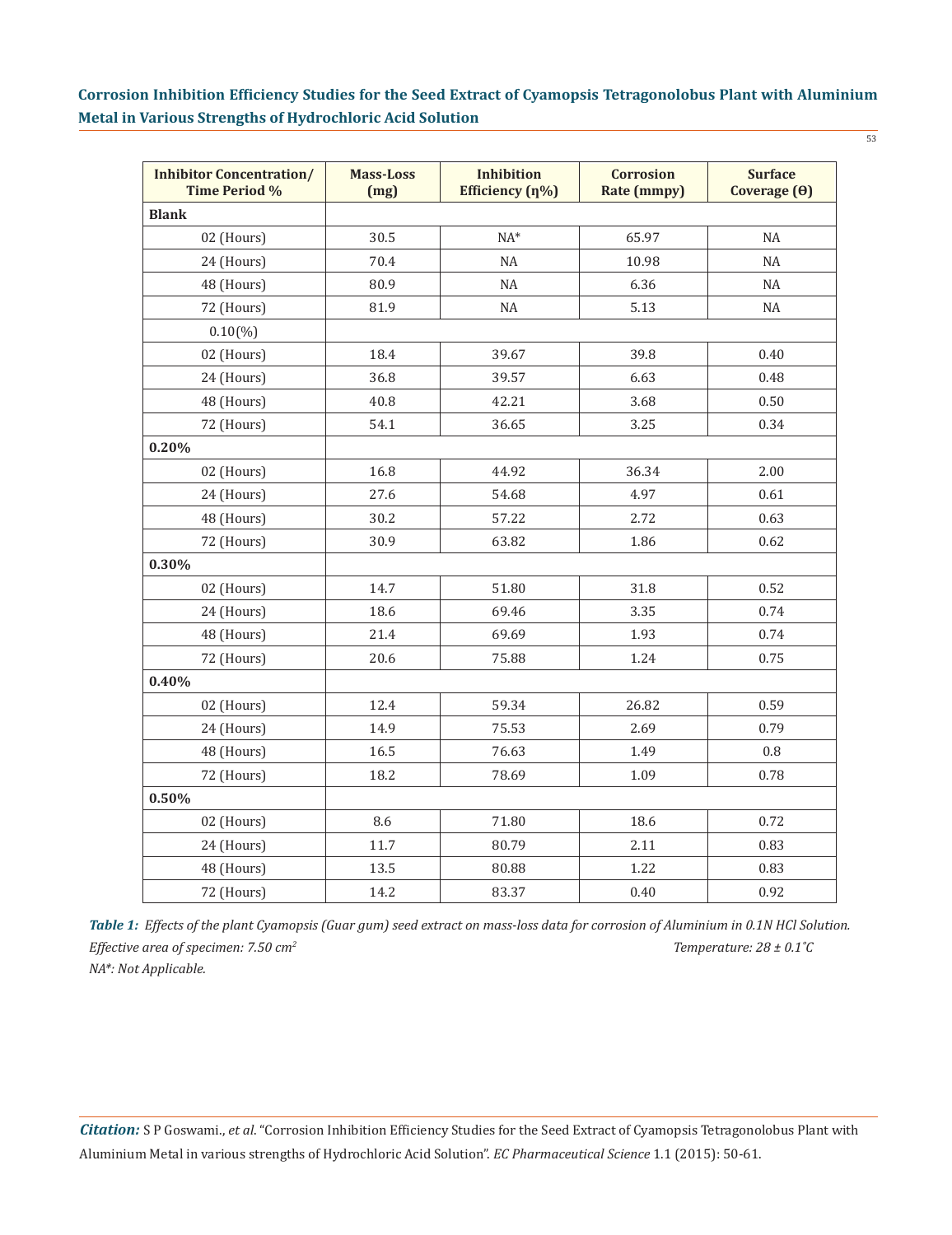54

| <b>Inhibitor</b><br><b>Concentration</b> | <b>Mass-Loss</b> | <b>Inhibition</b><br><b>Efficiency</b> | <b>Corrosion</b><br>Rate | <b>Surface</b>      |  |
|------------------------------------------|------------------|----------------------------------------|--------------------------|---------------------|--|
| Time Period %                            | (mg)             | $(\eta\%)$                             | (mmpy)                   | Coverage $(\theta)$ |  |
| <b>Blank</b>                             |                  |                                        |                          |                     |  |
| 02 (Hours)                               | 40.80            | NA                                     | 88.25                    | NA                  |  |
| 24 (Hours)                               | 79.80            | NA                                     | 57.53                    | NA                  |  |
| 48 (Hours)                               | 236.80           | NA                                     | 42.68                    | NA                  |  |
| 72 (Hours)                               | 245.90           | <b>NA</b>                              | 22.16                    | NA                  |  |
| 0.10(%)                                  |                  |                                        |                          |                     |  |
| 02 (Hours)                               | 29.90            | 26.72                                  | 83.06                    | 0.06                |  |
| 24 (Hours)                               | 43.80            | 45.11                                  | 31.58                    | 0.45                |  |
| 48 (Hours)                               | 138.60           | 41.47                                  | 24.98                    | 0.41                |  |
| 72 (Hours)                               | 149.30           | 39.28                                  | 13.46                    | 0.39                |  |
| 0.20%                                    |                  |                                        |                          |                     |  |
| 02 (Hours)                               | 24.30            | 40.44                                  | 66.84                    | 0.24                |  |
| 24 (Hours)                               | 32.80            | 58.90                                  | 23.65                    | 0.59                |  |
| 48 (Hours)                               | 131.60           | 44.43                                  | 23.72                    | 0.44                |  |
| 72 (Hours)                               | 135.80           | 44.77                                  | 12.24                    | 0.45                |  |
| 0.30%                                    |                  |                                        |                          |                     |  |
| 02 (Hours)                               | 20.80            | 49.02                                  | 64.24                    | 0.27                |  |
| 24 (Hours)                               | 29.50            | 63.03                                  | 21.27                    | 0.63                |  |
| 48 (Hours)                               | 120.40           | 49.16                                  | 21.70                    | 0.49                |  |
| 72 (Hours)                               | 121.40           | 50.63                                  | 10.94                    | 0.51                |  |
| 0.40%                                    |                  |                                        |                          |                     |  |
| 02 (Hours)                               | 16.90            | 58.58                                  | 51.26                    | 0.42                |  |
| 24 (Hours)                               | 19.90            | 75.06                                  | 14.35                    | 0.75                |  |
| 48 (Hours)                               | 113.50           | 52.07                                  | 20.46                    | 0.52                |  |
| 72 (Hours)                               | 117.40           | 52.26                                  | 10.58                    | 0.52                |  |
| 0.50%                                    |                  |                                        |                          |                     |  |
| 02 (Hours)                               | 12.40            | 69.61                                  | 26.82                    | 0.70                |  |
| 24 (Hours)                               | 13.60            | 82.96                                  | 9.81                     | 0.83                |  |
| 48 (Hours)                               | 71.20            | 69.93                                  | 12.83                    | 0.70                |  |
| 72 (Hours)                               | 89.40            | 63.64                                  | 8.06<br>0.64             |                     |  |

*Table 2: Effects of Guar gum seed extract on mass-loss data for corrosion of Aluminium in 0.5N HCl Solution. Effective area of specimen: 7.50 cm<sup>2</sup> Temperature: 28 ± 0.1˚C*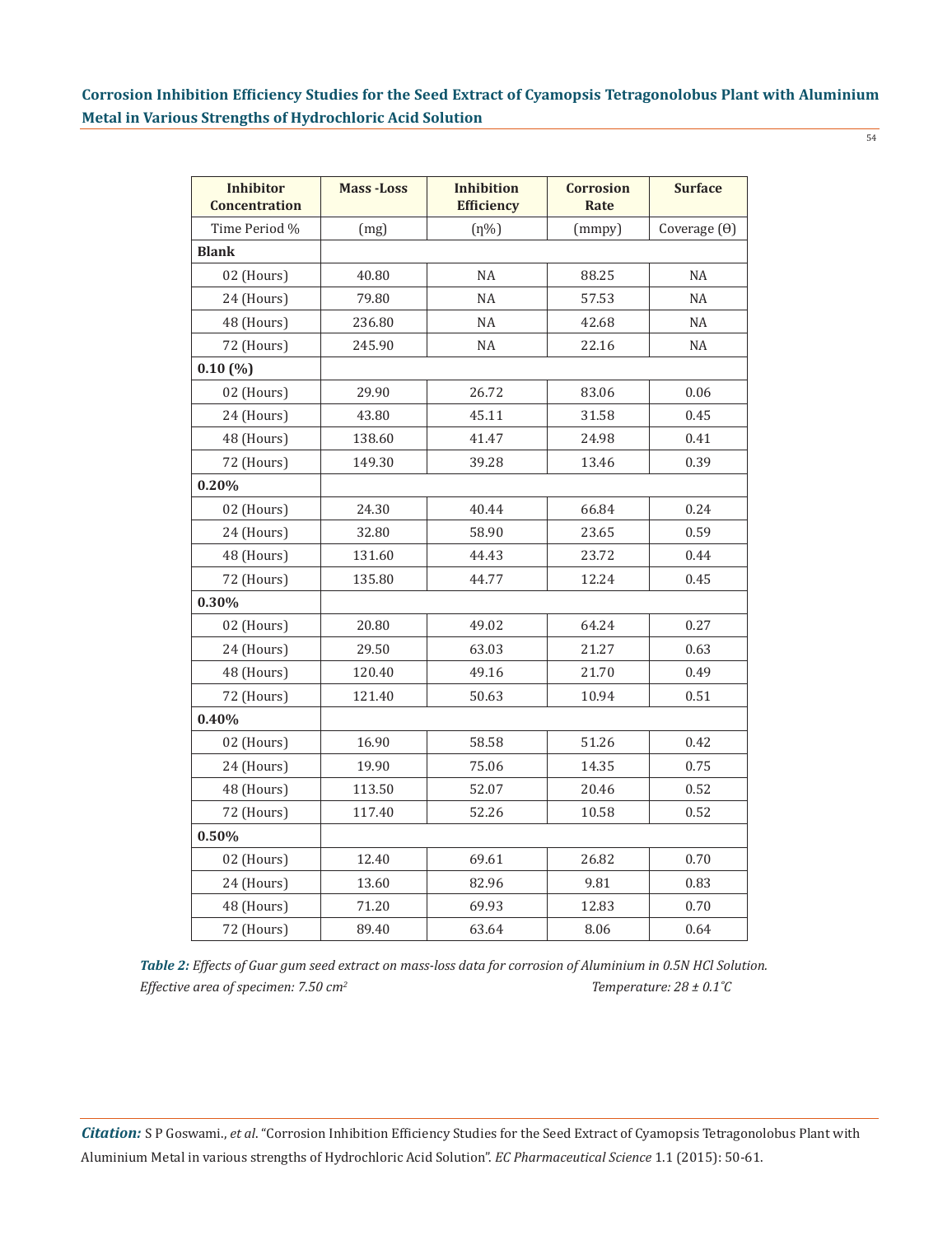55

| <b>Inhibitor</b><br><b>Concentration</b> | <b>Mass-Loss</b> | <b>Inhibition</b><br><b>Efficiency</b> | <b>Corrosion Rate</b> | <b>Surface</b>      |  |  |
|------------------------------------------|------------------|----------------------------------------|-----------------------|---------------------|--|--|
| Time Period %                            | (mg)             | $(n\%)$                                | (mmpy)                | Coverage $(\theta)$ |  |  |
| <b>Blank</b>                             |                  |                                        |                       |                     |  |  |
| 02 (Hours)                               | 70.90            | <b>NA</b>                              | 613.42                | NA                  |  |  |
| 24 (Hours)                               | 135.70           | NA                                     | 587.03                | <b>NA</b>           |  |  |
| 48 (Hours)                               | 176.20           | NA                                     | 381.11                | NA                  |  |  |
| 72 (Hours)                               | 250.90           | NA                                     | 361.79                | NA                  |  |  |
| 0.10(%)                                  |                  |                                        |                       |                     |  |  |
| 02 (Hours)                               | 50.40            | 28.91                                  | 436.05                | 0.29                |  |  |
| 24 (Hours)                               | 67.40            | 50.33                                  | 291.57                | 0.50                |  |  |
| 48 (Hours)                               | 110.60           | 37.23                                  | 239.22                | 0.37                |  |  |
| 72 (Hours)                               | 190.50           | 24.07                                  | 274.70                | 0.24                |  |  |
| 0.20%                                    |                  |                                        |                       |                     |  |  |
| 02 (Hours)                               | 41.90            | 40.90                                  | 362.51                | 0.41                |  |  |
| 24 (Hours)                               | 54.90            | 59.54                                  | 237.49                | 0.60                |  |  |
| 48 (Hours)                               | 92.70            | 47.39                                  | 200.51                | 0.47                |  |  |
| 72 (Hours)                               | 143.50           | 42.81                                  | 206.92                | 0.43                |  |  |
| 0.30%                                    |                  |                                        |                       |                     |  |  |
| 02 (Hours)                               | 39.00            | 44.99                                  | 337.42                | 0.45                |  |  |
| 24 (Hours)                               | 46.30            | 65.88                                  | 200.29                | 0.66                |  |  |
| 48 (Hours)                               | 80.60            | 54.26                                  | 174.33                | 0.54                |  |  |
| 72 (Hours)                               | 117.20           | 53.29                                  | 169.00                | 0.53                |  |  |
| 0.40%                                    |                  |                                        |                       |                     |  |  |
| 02 (Hours)                               | 29.40            | 58.53                                  | 254.36                | 0.59                |  |  |
| 24 (Hours)                               | 31.50            | 76.79                                  | 136.27                | 0.77                |  |  |
| 48 (Hours)                               | 67.20            | 61.86                                  | 145.35                | 0.62                |  |  |
| 72 (Hours)                               | 98.70            | 60.66                                  | 142.32                | 0.61                |  |  |
| 0.50%                                    |                  |                                        |                       |                     |  |  |
| 02 (Hours)                               | 19.40            | 72.64                                  | 167.85                | 0.73                |  |  |
| 24 (Hours)                               | 21.80            | 83.94                                  | 94.31                 | 0.84                |  |  |
| 48 (Hours)                               | 50.40            | 71.40                                  | 109.01                | 0.71                |  |  |
| 72 (Hours)                               | 70.50            | 71.90                                  | 0.72<br>101.66        |                     |  |  |

*Table 3: Effects of Guar gum seed extract on mass-loss data for corrosion of Aluminium in 1.0N HCl Solution. Effective area of specimen: 7.50 cm2 Temperature: 28 ± 0.1˚C*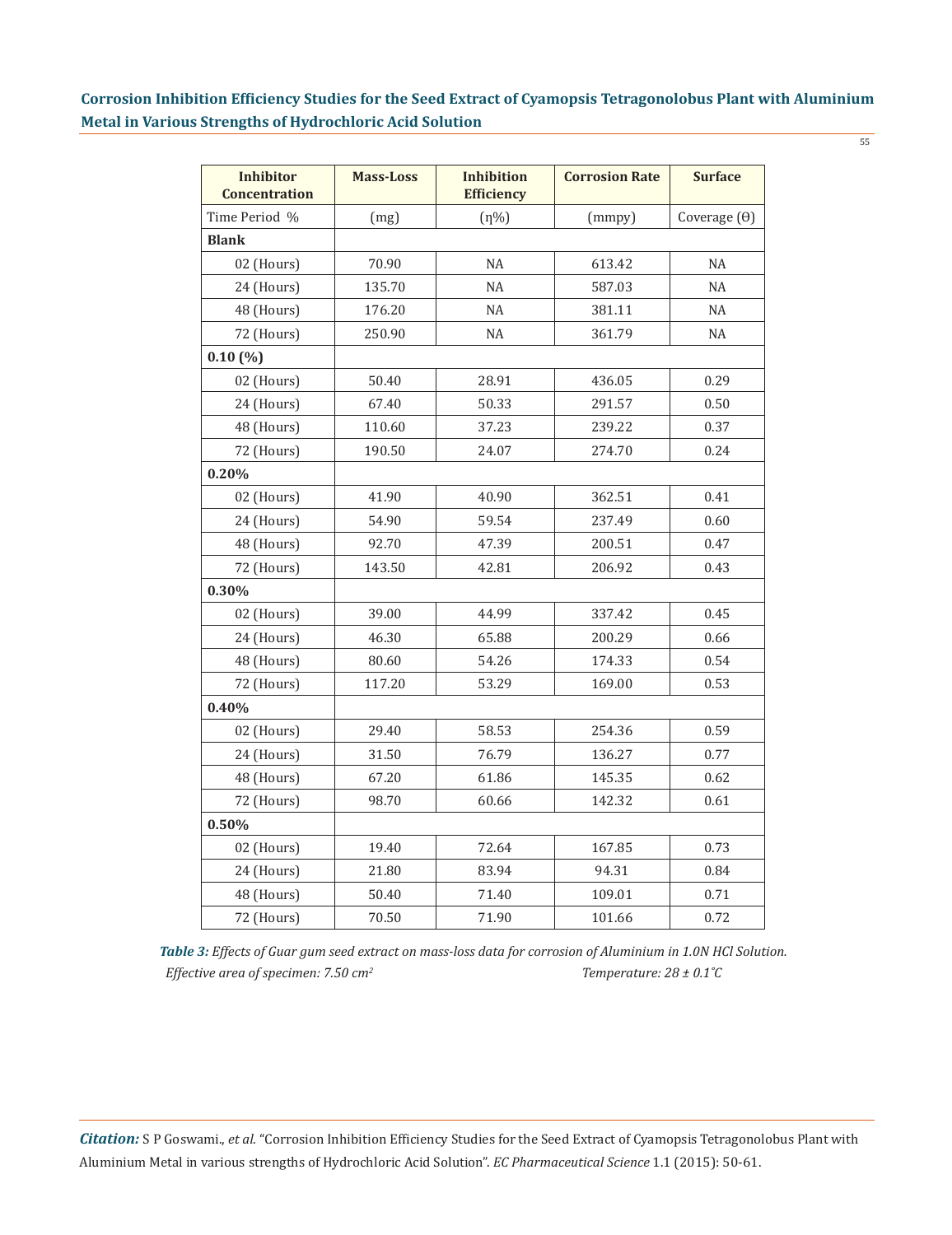56

| <b>Inhibitor</b>     | <b>Mass-Loss</b> | <b>Inhibition</b> | <b>Corrosion Rate</b> | <b>Surface</b>      |
|----------------------|------------------|-------------------|-----------------------|---------------------|
| <b>Concentration</b> |                  | <b>Efficiency</b> |                       |                     |
| Time Period %        | (mg)             | $(\eta\%)$        | (mmpy)                | Coverage $(\theta)$ |
| <b>Blank</b>         |                  |                   |                       |                     |
| 10 (Min.)            | 151.70           | NA                | 3937.45               | <b>NA</b>           |
| 30 (Min.)            | 290.40           | NA                | 3766.76               | <b>NA</b>           |
| 60 (Min)             | 427.40           | NA                | 1848.90               | <b>NA</b>           |
| $0.10\ (%)$          |                  |                   |                       |                     |
| 10 (Min.)            | 90.40            | 40.41             | 2346.38               | 0.40                |
| 30 (Min.)            | 145.90           | 49.76             | 1893.46               | 0.50                |
| 60 (Min)             | 237.50           | 44.43             | 1027.41               | 0.45                |
| 0.20%                |                  |                   |                       |                     |
| 10 (Min.)            | 80.70            | 46.80             | 2094.61               | 0.47                |
| 30 (Min.)            | 135.70           | 53.27             | 1761.08               | 0.53                |
| 60 (Min)             | 186.50           | 56.36             | 806.79                | 0.56                |
| 0.30%                |                  |                   |                       |                     |
| 10 (Min.)            | 69.50            | 54.19             | 1803.91               | 0.54                |
| 30 (Min.)            | 115.70           | 60.16             | 1501.53               | 0.60                |
| 60 (Min)             | 157.30           | 63.20             | 680.47                | 0.63                |
| 0.40%                |                  |                   |                       |                     |
| 10 (Min.)            | 43.70            | 71.19             | 1134.26               | 0.71                |
| 30 (Min.)            | 10.40            | 68.53             | 1186.17               | 0.69                |
| 60 (Min)             | 21.40            | 68.58             | 580.97                | 0.69                |
| 0.50%                |                  |                   |                       |                     |
| 10 (Min.)            | 6.50             | 77.46             | 887.68                | 0.77                |
| 30 (Min.)            | 7.50             | 72.21             | 1047.31               | 0.72                |
| 60 (Min)             | 15.30            | 74.38             | 473.69<br>0.74        |                     |

*Table 4: Effects of Guar gum seed extract on mass-loss data for corrosion of Aluminium in 2.0N HCl Solution. Effective area of specimen: 7.50 cm<sup>2</sup>Temperature: 28 ± 0.1˚C*

The percentage inhibition efficiency  $(n\%)$  was calculated as follows

## $(\eta\%) = 100 \left(\Delta Mu - \Delta Mi\right)/\Delta Mu$

### **Thermometric measurements [11]**

For Thermometric study, the specimens of size 2.5 x 1.5 x 0.05 cm were immersed in 100 ml of acid solution. The test was carried out in 1N, 2N and 4N HCl acid solution at 25 ± 0.1˚C. The inhibition studies were carried out in the concentrations 0.10%, 0.20%, 0.30%, 0.40% and 0.50% of the extract of natural products. Thermometer bulb and the test specimens were completely immersed in the test solution, which was kept in Dewar flask. The change in temperature was recorded at the successive interval of 5 minutes with help of calibrated thermometer with a precision of  $0.1^{\circ}$ C. The results were used to calculate reaction number (R.N.) and inhibition efficiency (ƞ%). The results are presented in Table No. 5. Mass loss curves of mass loss measurements are depicted in respective graphs. Percentage inhibition efficiency were calculated as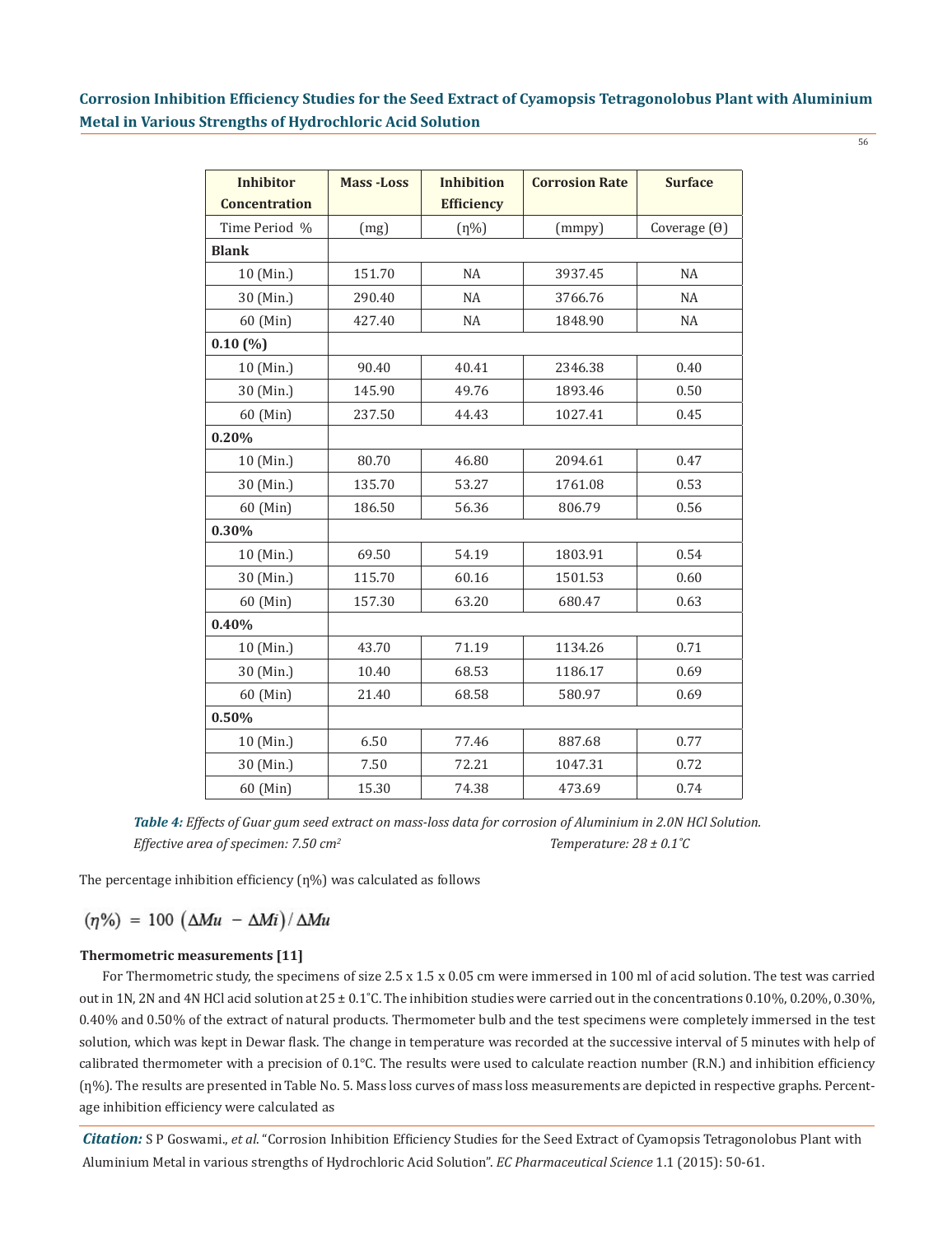57

$$
\eta = 100 \frac{(RN \text{ free} - RNi)}{RN \text{ free}}
$$
 (4)

Where, RNi and RNfree are reaction number in the presence and absence of inhibitors and RN (K/min) is defined as

$$
RN = \frac{(Tm - T0)}{t}
$$
 (5)

Where Tm and T0 are the maximum and initial temperature respectively and t is the time required to reach the maximum temperature.

| <b>Inhibitator</b> | 1N HCI     | $(\eta\%)$ | 2N Hcl     | $(\eta\% )$ | <b>4NHCl</b> | $(\eta\% )$ |
|--------------------|------------|------------|------------|-------------|--------------|-------------|
| <b>Addition</b>    | RN, Kmin-1 |            | RN, Kmin-1 |             | RN, Kmin-1   |             |
| Uninhibited        | 0.386      |            | 0.8865     |             | 3.7598       |             |
| 10%                | 0.0875     | 77.3433    | 0.2364     | 73.3333     | 1.6127       | 57.1068     |
| 20%                | 0.0753     | 80.5023    | 0.2004     | 77.3942     | 1.2764       | 66.0514     |
| 30%                | 0.0596     | 84.5676    | 0.1785     | 79.8646     | 1.0025       | 73.3363     |
| 40%                | 0.0521     | 86.5096    | 0.1546     | 82.5606     | 0.9652       | 74.3284     |
| 50%                | 0.0498     | 87.1051    | 0.1253     | 85.8658     | 0.6586       | 82.4831     |

*Table 5: Thermometric Data for Guar gum Seed Extract for Aluminium metal in 1N, 2N and 4N HCl solution in presence of Guar Gum Seed Extract. Effective area of specimen: 7.50 cm<sup>2</sup> Initial temperature: 25 ± 10°C*

**Scanning Electron microscopic (SEM) Analysis**

SEM Technique shows microstructure of aluminium metal surface, it is done by 200-micron magnification. After 15 minutes in HCl solution SEM analyzes the corroded aluminium strip t is more corroded. In the same time aluminium strip dipped with inhibitor was also tested in SEM. The entire three strip surface had shoed the efficiency of inhibitor, because the third strip (with inhibitor) is much more similar of first strip (blank).

In 1N HCl solution, pits were easily formed on the untreated aluminium surface when exposed to a bark solution of gum extract, whereas the treated sample took considerable time to corrode. The surface treated with 0.50% inhibitor took more time to corrode compared to the surface treated with 1N HCl solution without inhibitor, which corroded very fast. Better corrosion resistance of with inhibitor treated aluminium sample can be attributed to the presence of adsorption of organic molecules. Corrosion pits of untreated, 1N acid treated and 0.50% gum extract treated sample [17].

#### **Image Formation**

It is accomplished in SEM by demagnifying an image of the hot filament in the electron gun at the top of the instrument and bringing that spot into focus on the specimen. Smaller the defocused spot, the better the spatial resolution of the microscope. The focusing and lens actions are mostly done with magnetic lenses because the electron is a charged particle which is deflected when they move through magnetic fields. The electron spot is scanned back and forth across the specimen surface with a set of beam deflection coils, which magnetically deflect the spot. Another equivalent spot is scanned by the same time varying signals across the phosphor of a cathode ray tube in the same raster pattern in order to map out the varying signal produced by the electron detector as variations in brightness on the viewing screen that produces the scanned image.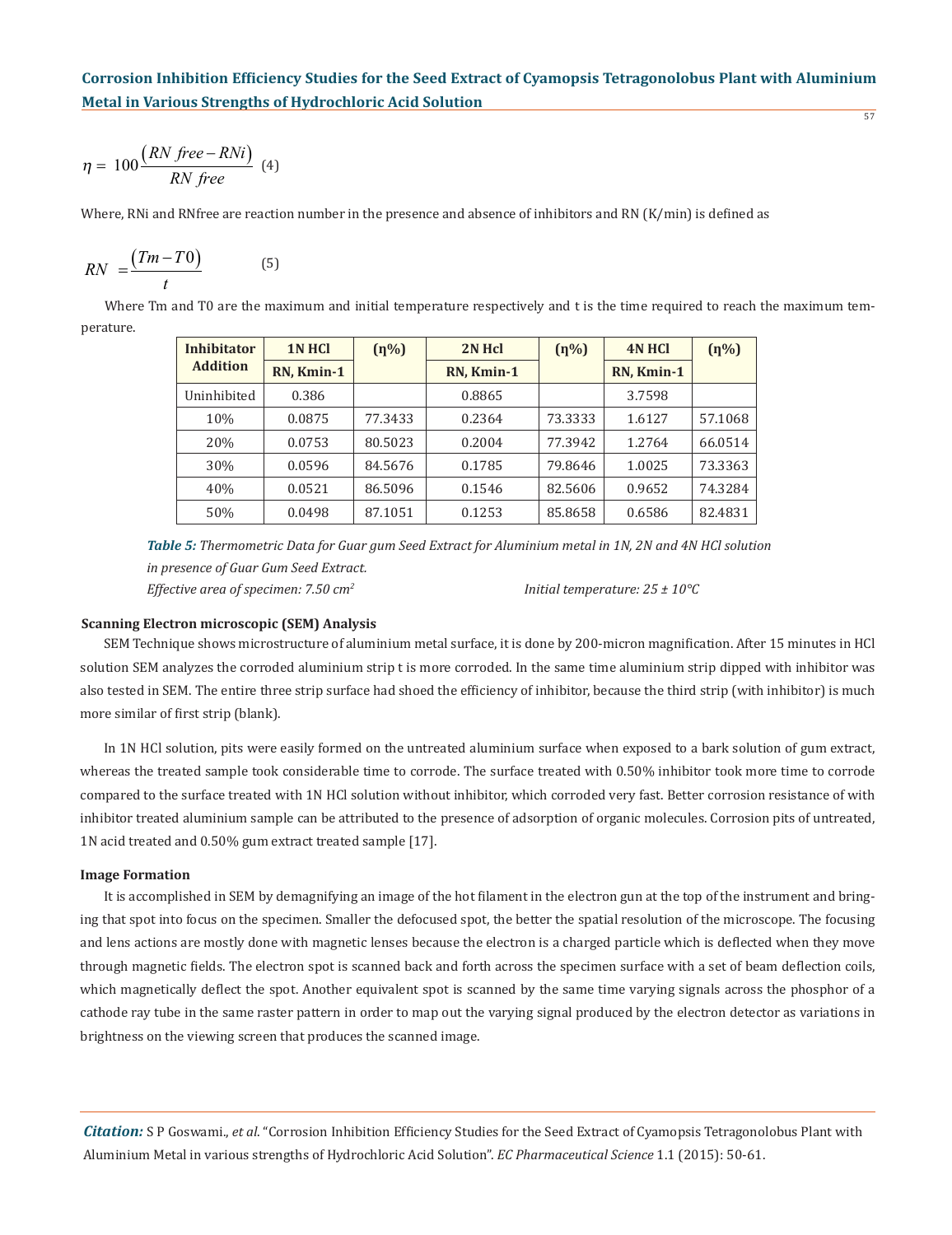### **Magnification**

It is achieved by scanning the cathode-ray spot over larger distances on the observing screen than the electron point is scanned on the specimen. Low magnifications are therefore more difficult to achieve than high magnification because the deflecting beam coils have to deflect the electron beam more on the specimen at low magnifications, the cathode ray beam always scans the same area, so it does not care what magnification is operative [18].

Below Figures 5.1, 5.2 & 5.3 shows Metal topography of Aluminium metal as such, with Hydrochloric acid (corroded) and in inhibitor seed extract (less corroded) of plant Cyamopsis respectively (SEM Images).



*Figure 5.1: SEM (Magnified Image) of Surface morphology of pure aluminium metal.*



*Figure 5.2: SEM (Magnified Image) of pure aluminium metal surface morphology immersed in 1.0N HCL for the period of 24 hrs.*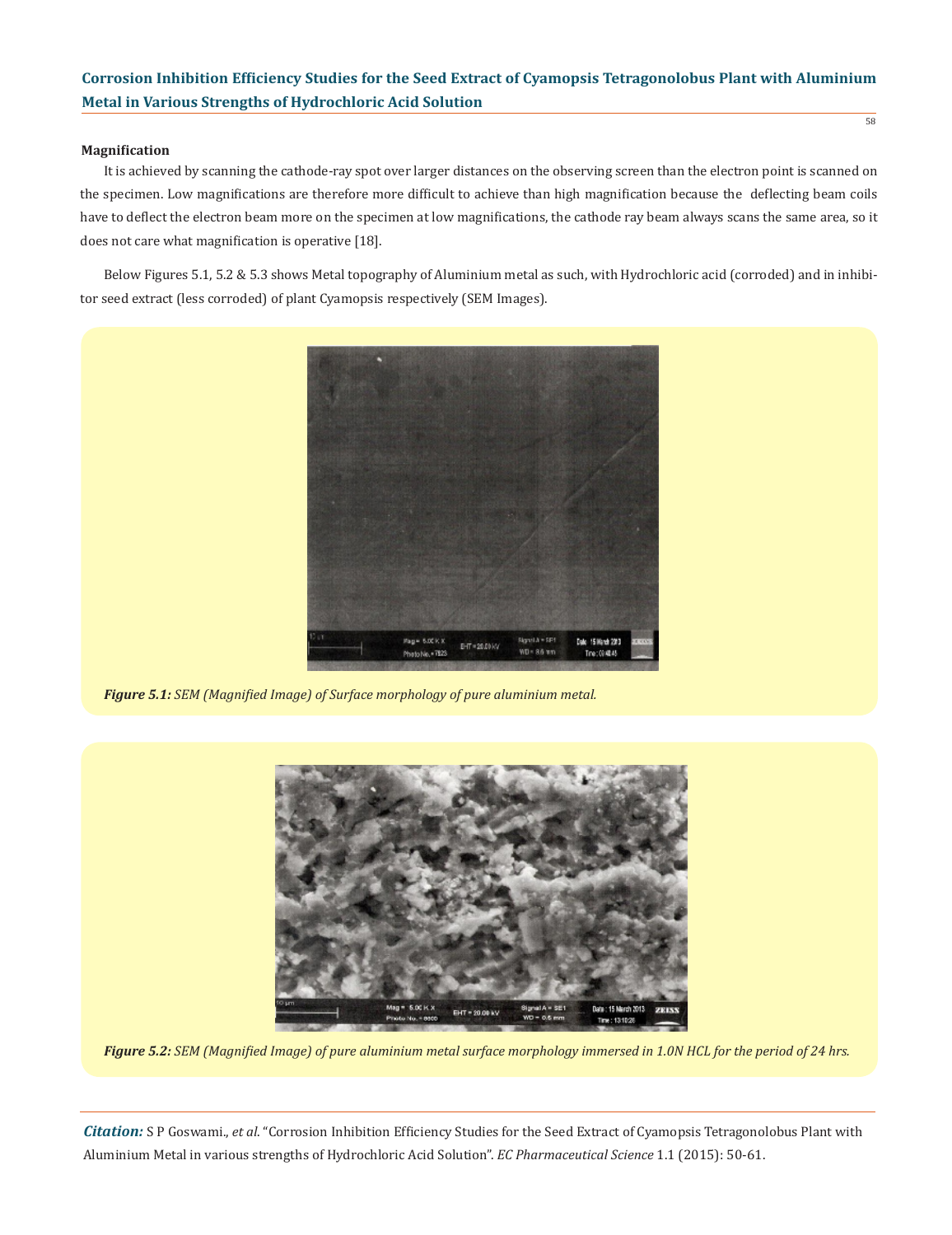$\overline{59}$ 



*Figure 5.3: SEM (Magnified Image) of pure aluminium metal surface morphology immersed in 1.0N HCL in presence of inhibitor.*

### **Result and Discussion**

It has been observed that corrosion rate for aluminium metal increases with increase in hydrochloric acid concentration. The results showed that inhibition efficiency increases with the inhibitor concentration for the seeds extract of Cyamopsis plant from 0.10% to 0.50% concentration.

The maximum inhibition efficiency for aluminium with 50% of inhibitor concentration is 83.37%, 82.96%, 83.94% and 77.46% with respect to 0.1N HCl, 0.5N HCl, 1.0N HCl and 2.0N HCl solutions from Mass-Loss tables 1, 2, 3 & 4 datas. Also Thermometric data shows inhibition efficiency for 1N, 2N and 4N HCl solutions with 50% inhibitor concentration as 87.11%, 85.87% and 82.48% respectively from table 5.

Calculation & observations shows that higher the inhibitor concentration (0.50%), higher will be the maximum inhibition efficiency of seed extracts of Cyamopsis tetragonolobus plant for HCl solution. The efficiencies of inhibitors are expressed as the relative reduction in corrosion rate which is qualitatively related to the amount of adsorbed inhibitors on metal surface. The inhibitors efficiency is then directly proportional to the fraction of the surface covered with adsorbed inhibitors. Generally, the adsorption of organic metals on metallic surfaces involves oxygen, nitrogen and surface atoms and in the case of organic inhibitors the nitrogen, oxygen, sulphur, methyl and hydroxyl group may block active sites, hence may decreases the corrosion rate.

The surface morphology images of aluminium metal as such, in 1N HCl and in presence of inhibitor solution of seed extracts of Cyamopsis plant confirms as evidence to corrosion inhibition of aluminium metal.

### **Conclusions**

- 1. The rate of corrosion of metals increases with increase in acid concentration.
- 2. The corrosion rate of Aluminium metal is maximum in Hydrochloric acid and also inhibition efficiency is sufficient in 0.1N HCl, 0.5 & 1N HCl solutions.
- 3. The natural products, seed extract of Cyompsis tetragonolobus can be used as an additive.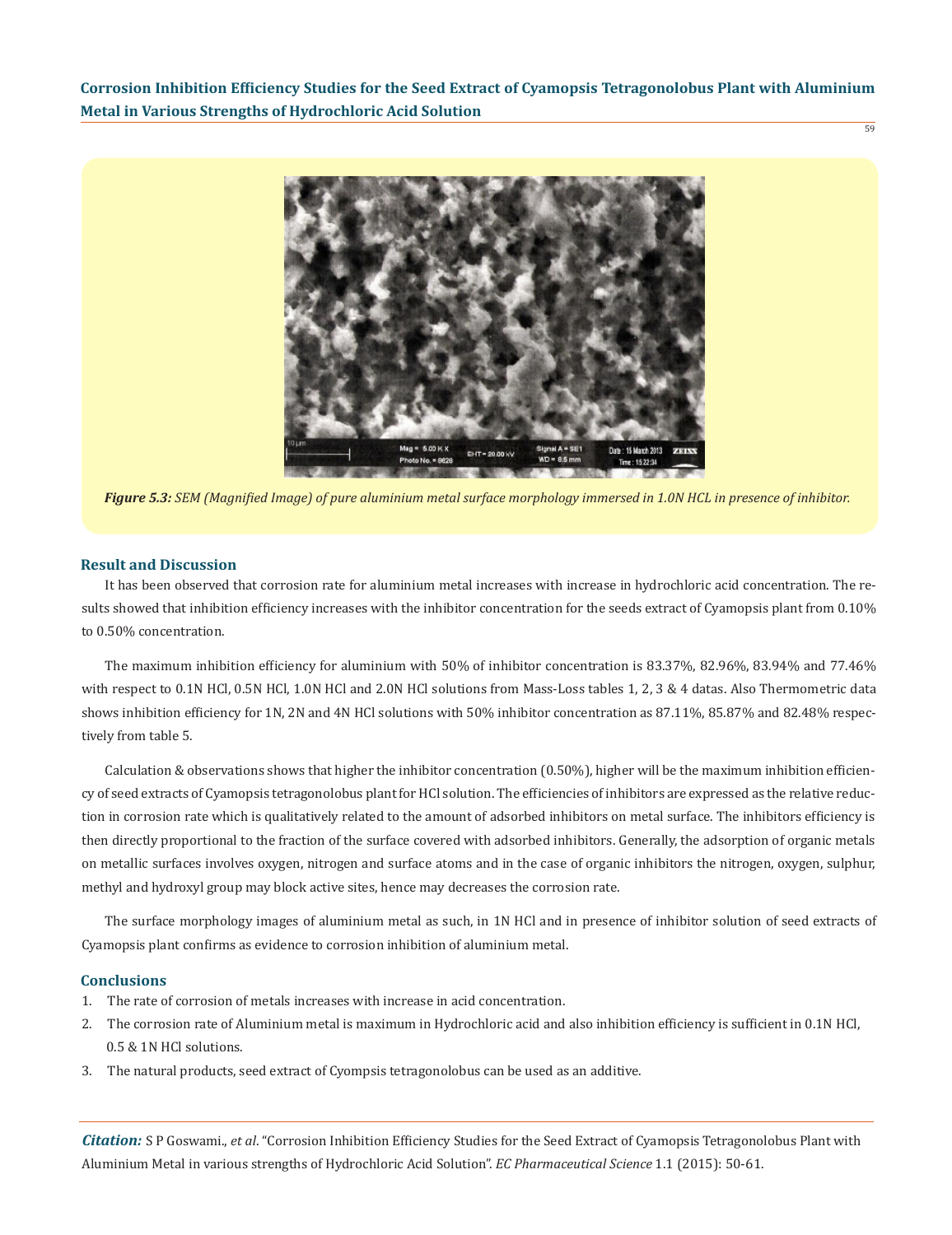$60$ 

- 4. The protection from corrosion increases with increase in additive concentration (0.10% to 0.50%).
- 5. The inhibitor acts by forming a barrier in between metal and corrosives through phenomenon of chemisorption and physical absorption.
- 6. The comparison of the values obtained practically of inhibition efficiency by mass loss and thermometric methods and SEM Imag es hence helps in concluding that seed extract of plant Cyamopsis tetragonolobus is an effective Corrosion inhibitor with its increased concentration in varying strengths of Hydrochloric acid solution for aluminium metal.

### **Acknowledgements**

I acknowledge the support of Principal and Head, Department of Chemistry, Material Research lab, Government College Ajmer (GCA), Ajmer City, Rajasthan State, India for their Contributions in Research and Development (Analytical Chemistry, Organic Chemistry of Natural Products and Green Chemistry) and providing excellent facilities for performing the experiments. Special thanks to NIPER, Mohali and IIT, Delhi for giving excellent guidance's for performing SEM of Aluminium.

Author and Research scholar S.P. Goswami is feeling grateful in conveying humble regards to his Scientist Emeritus Guide Dr. S.P. Mathur, Dr. S.K. Arora for the prompt and excellent guidance in performing this research. Also the author acknowledges the help rendered by Amrita Tanwar and other all colleagues for their technical support and useful discussions which helped him in accomplishing this research project successful.

### **Bibliography**

- 1. Bassa Z. Shakhashiri. Chemical of the Week: Aluminium (2007-8) Science is fun.
- 2. John F Cochran and Mapother DE. "Superconducting Transition in Aluminium". *Physical Review* 111.1 (1958): 132-142.
- 3. Aluminium in watch making. http//:google inc.
- 4. Banks WA and Kastin AJ. "Aluminium-induced neurotoxicity: alterations in membrane function at the blood-brain carrier". *Neuroscience & Biobehavioral Reviews* 13.1 (1989): 47-53.
- 5. Collection of papers of Sir Davy H. NACE, Westloop South Houston, Texas (2000).
- 6. Anonymous Bull. Amer. Zinc. Inst., 11 (1928) 82.
- 7. Corrosion problem in India "Chem. Ind. Dev.", 10 (1976): 4.
- 8. Mate Meth. "Cost of corrosion in the U.S.A." Anti corros (2000): 47-84.
- 9. Putilova IN., *et al*. "Metallic Corrosion Inhibitors" Pergaman Press London (1960).
- 10. El-Hossary AA., *et al*. "Proc 2nd Intl Symp Indl and Oriented Basic Electrochem Tech" *Madras Paper* 6.81 (SAEST, CECRI Karai kudi) (1980).
- 11. "The useful plants of India" CSIR New Delhi "The Wealth of India-Raw Materials" CSIR New Delhi (1986).
- 12. Saleh RM and El-Hosary A A. "Proc 13th Sem on Electrochem" CECRI Karaikudi (1972).
- 13. Sanghavi MJ., *et al*. "5th national Congress on Corrosion Control" New Delhi (NCCI CECRI karaikudi) (1995).
- 14. Verma GS., *et al*. *Journal of the Electrochemical Society of India* 54 (2002): 173.
- 15. Chetouani A and Hammouti B. *Bulletin of Electrochemistry* 19 (2003): 23.
- 16. Sorkhabi HA., *et al*. "The inhibition effect of some amino acids towards the corrosion of aluminum in 1 M HCl + 1 M H2SO4 solu tion". *Applied Surface Science* 249.1-4 (2005): 408-418.
- 17. El-Dahan HA., *et al*. "Studies on the inhibition of aluminum dissolution by hexamine–halide blends: Part I. Weight loss, open circuit potential and polarization measurements". *Materials Chemistry and Physics* 89.2-3 (2005): 260-267.
- 18. Jain T., *et al*. "Electrochemical behavior of aluminium in acidic media". *Materials and Corrosion* 57.5 (2006): 422-426.
- 19. NASA Fire Woods Crops Shrubs and Trees Species for Energy Production National Academy of Acienus Washington D.C. (1980).